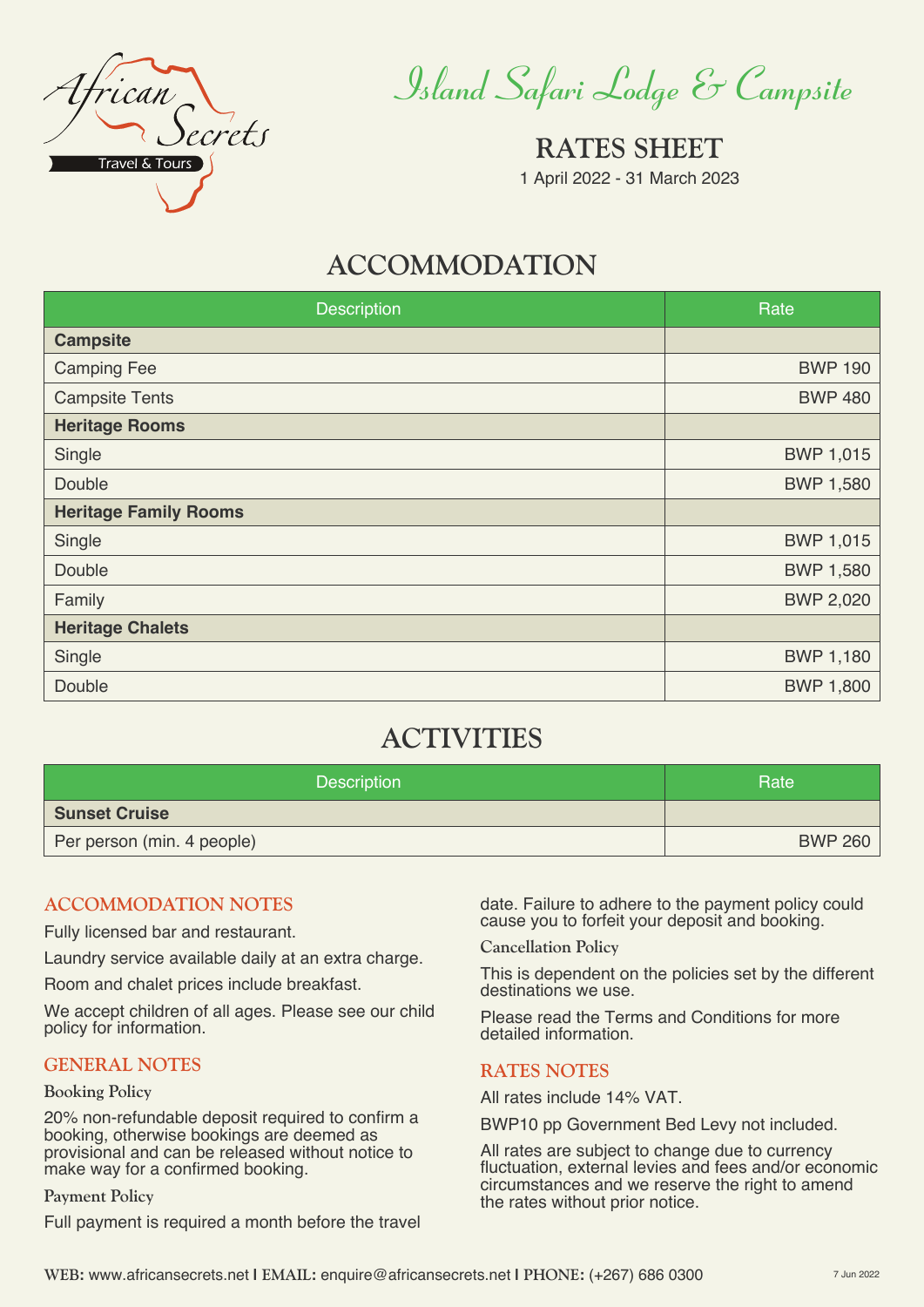

*Island Safari Lodge & Campsite*

**RATES SHEET** 1 April 2022 - 31 March 2023

# **DAY TRIPS & PACKED MEALS**

| <b>Description</b>                        | Rate             |
|-------------------------------------------|------------------|
| <b>Chief's Island Day Trip (Full Day)</b> |                  |
| 1 person                                  | <b>BWP 6,000</b> |
| 2 people                                  | <b>BWP 3,800</b> |
| 3-4 people                                | <b>BWP 2,300</b> |
| 5+ people                                 | <b>BWP 1,700</b> |
| <b>Moremi Day Trip (Full Day)</b>         |                  |
| 1 person                                  | <b>BWP 6,000</b> |
| 2 people                                  | <b>BWP 3,800</b> |
| 3-4 people                                | <b>BWP 2,300</b> |
| 5+ people                                 | <b>BWP 1,700</b> |
| <b>Mokoro Day Trip/Half Day Trip</b>      |                  |
| 1 person                                  | <b>BWP 2,400</b> |
| 2 people                                  | <b>BWP 1,500</b> |
| 3-4 people                                | BWP 1,400        |
| 5+ people                                 | <b>BWP 1,200</b> |
| <b>Packed Meals *</b>                     |                  |
| Packed lunch: 1 person                    | <b>BWP 200</b>   |
| Packed breakfast: 1 person                | <b>BWP 150</b>   |

# **CHIEF'S ISLAND DAY TRIP**

Chief's Island Day trips are dependent on the water levels of the Okavango Delta.

### **Includes**

Boat, guide and park fees. Packed breakfast is included if guests spent the previous night at the Island Safari Lodge's rooms or chalets.

**Excludes**

Packed breakfast, lunch and drinks are charged at an additional fee.

## **MOREMI DAY TRIP**

#### **Includes**

Guide, vehicle and park fees. Packed breakfast is included if guests spent the previous night at Island Safari Lodge's rooms or chalets).

### **Excludes**

Packed breakfast and lunch and drinks are charged at an additional fee.

### **MOKORO DAY TRIP**

Boat transfers are dependent on water levels of the river. When the river is to low, open safari vehicles are used.

### **Includes**

Guide, vehicle and park fees. Packed breakfast is included if guests spent the previous night at Island Safari Lodge's rooms or chalets.

### **Excludes**

Packed breakfast and lunch and drinks are charged at an additional fee.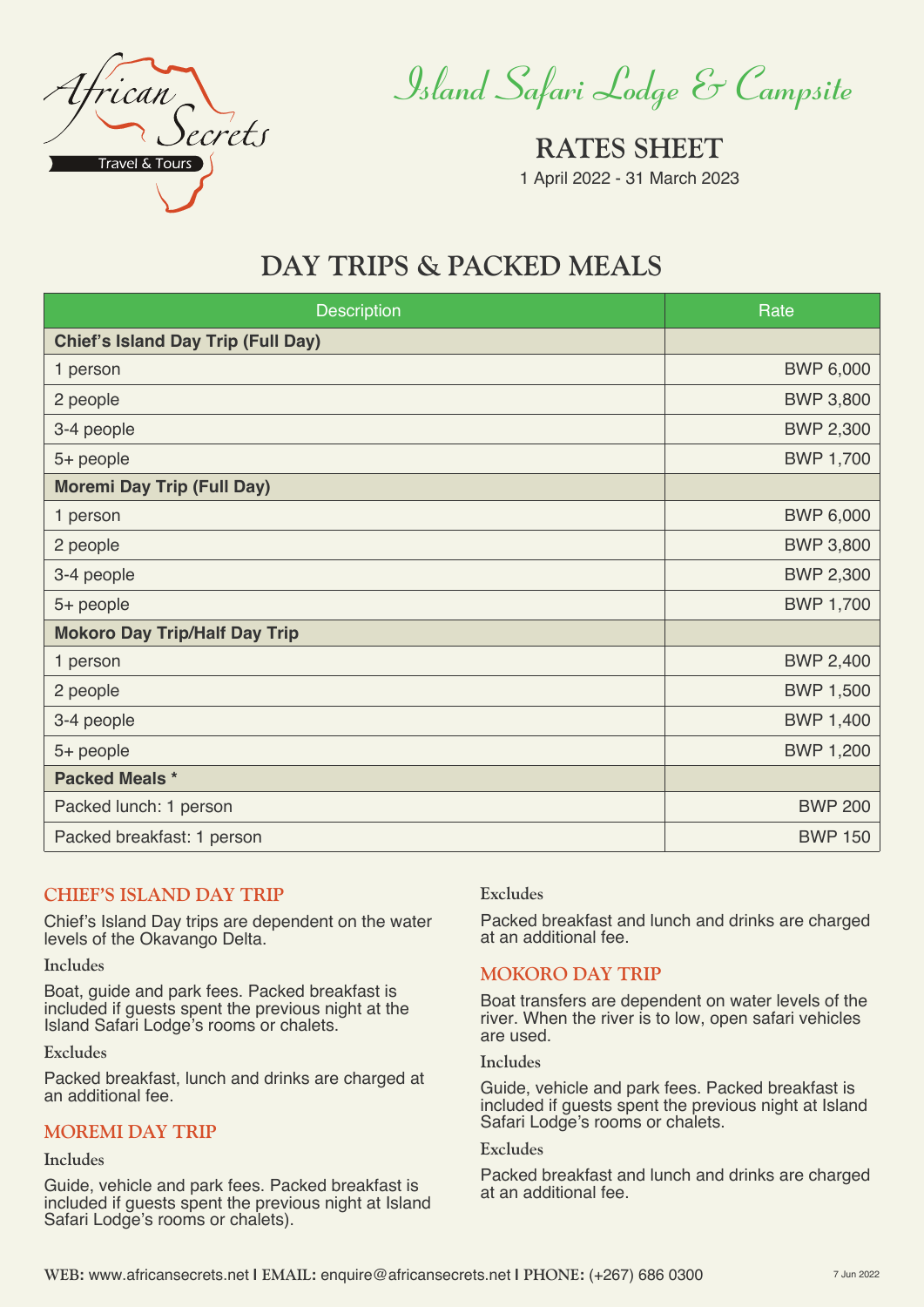

*Island Mobile Safaris*

**RATES SHEET** 1 April 2023 - 31 March 2023

# **OVERNIGHT MOKORO TRIPS**

| <b>Description</b>                          | Rate             |
|---------------------------------------------|------------------|
| <b>Self-Catered Mokoro Trip (Two Day)</b>   |                  |
| 1 person                                    | <b>BWP 5.460</b> |
| 2 people                                    | <b>BWP 3,000</b> |
| 3-4 people                                  | <b>BWP 2,700</b> |
| 5+ people                                   | <b>BWP 2,230</b> |
| Luggage mokoros if required                 | <b>BWP 900</b>   |
| <b>Self-Catered Mokoro Trip (Three Day)</b> |                  |
| 1 person                                    | <b>BWP 6,450</b> |
| 2 people                                    | <b>BWP 3,675</b> |
| 3-4 people                                  | <b>BWP 3,300</b> |
| 5+ people                                   | <b>BWP 3,070</b> |
| Luggage mokoros if required                 | BWP 1,350        |

# **SELF-CATERED MOKORO TRIPS**

Chief's Island Day trips are dependent on the water levels of the Okavango Delta. The floods are usually expected towards the end of June.

**Includes**

Transfer, community guide and mokoro, park fees.

**Excludes**

Camping equipment, food and drinks, ablution facilities, luggage mokoro and poler.

**Note:** To qualify for these rates a minimum of 2 people are required. If 1 person, add 70% to the rate.